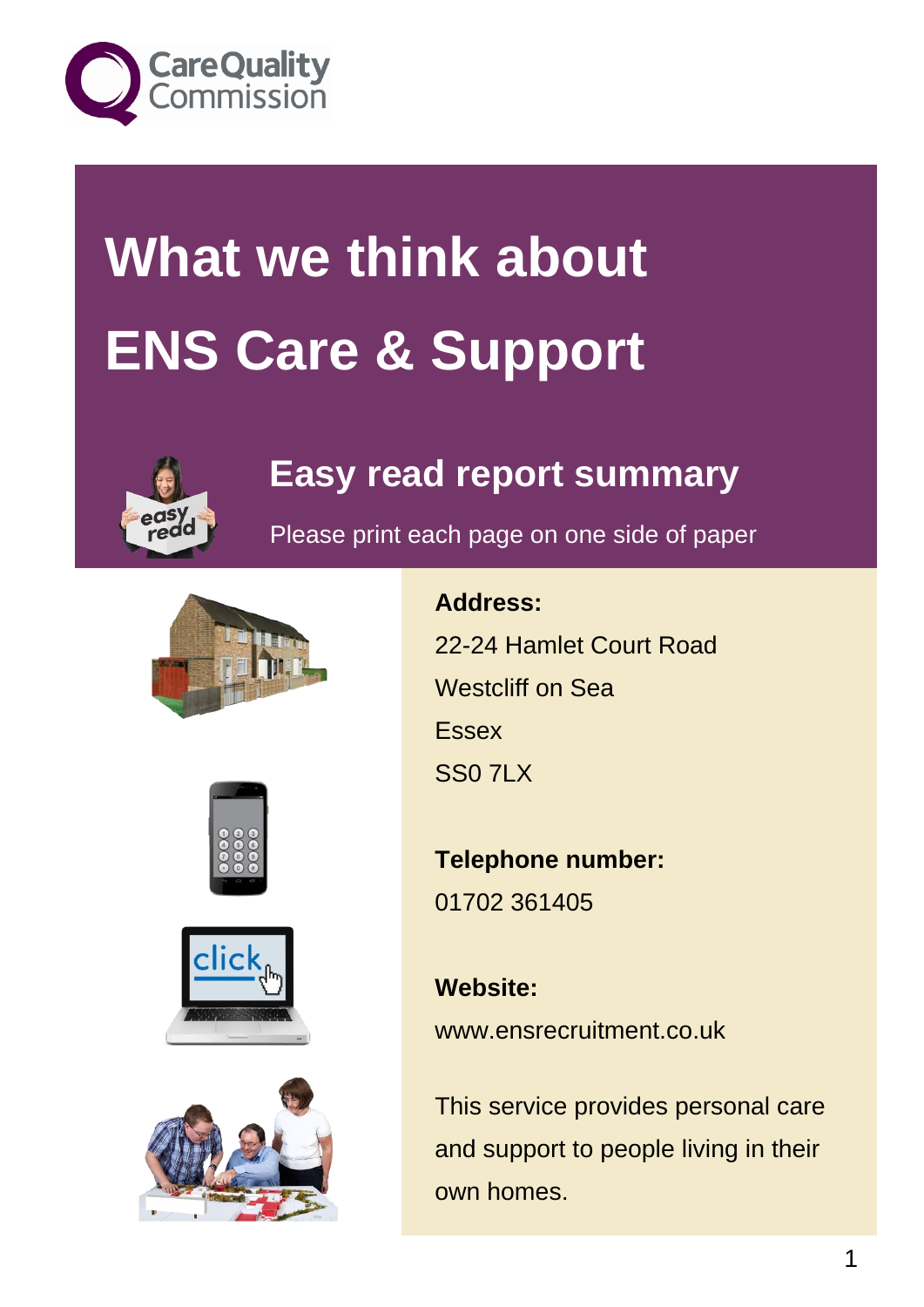#### **About the Care Quality Commission**



The **Care Quality Commission (CQC)** checks if every health and social care service gives good care to people.

#### **What we think about this service**



We checked this service on **12, 14 and 19 April 2022**



We think this service is good.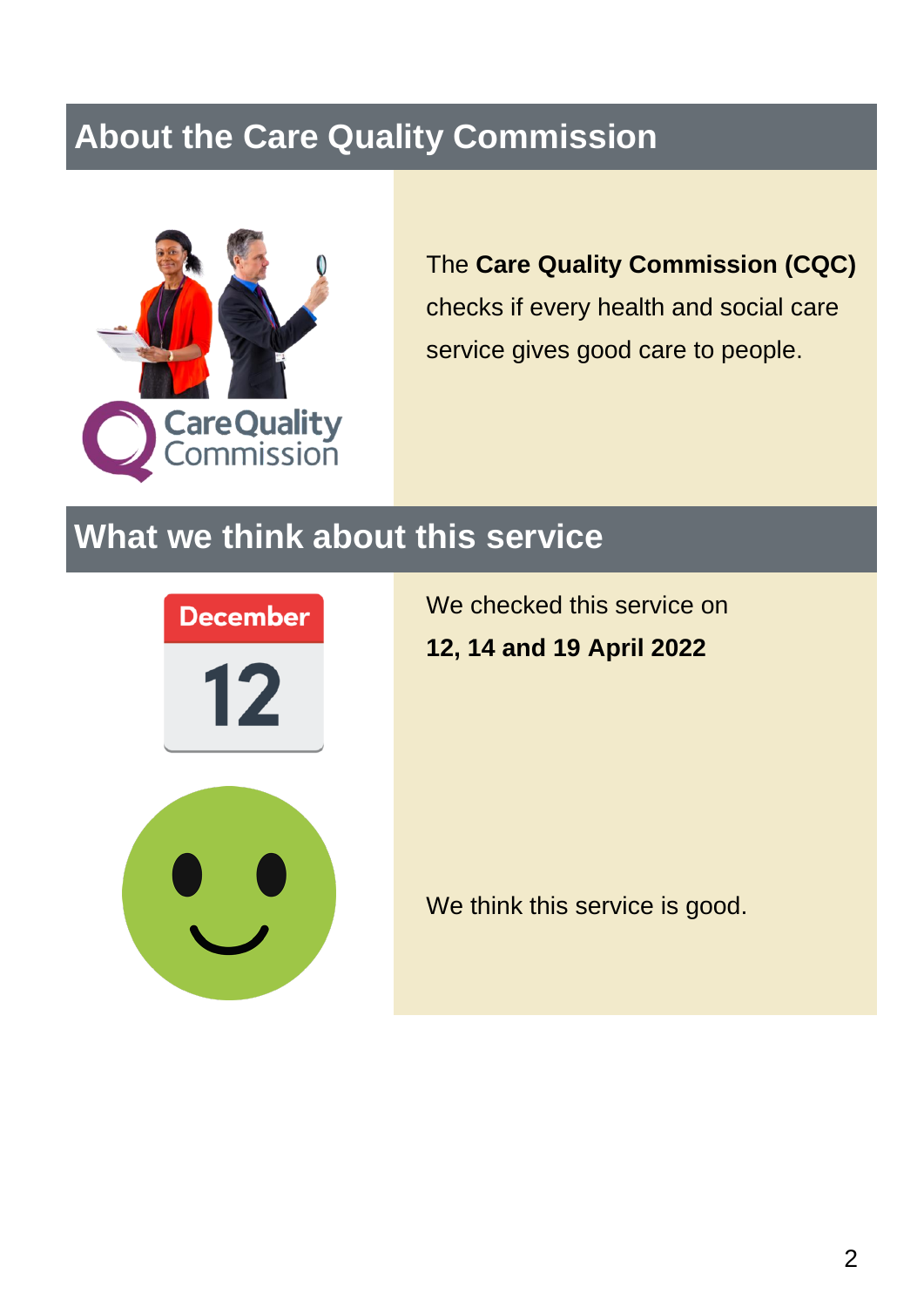#### **1. Is the service safe?**









For the question, 'Is the service safe?', we think this service is good.

People were supported by enough staff.

People were safe because staff knew how to keep them safe from danger.

People got their medicine and tablets safely.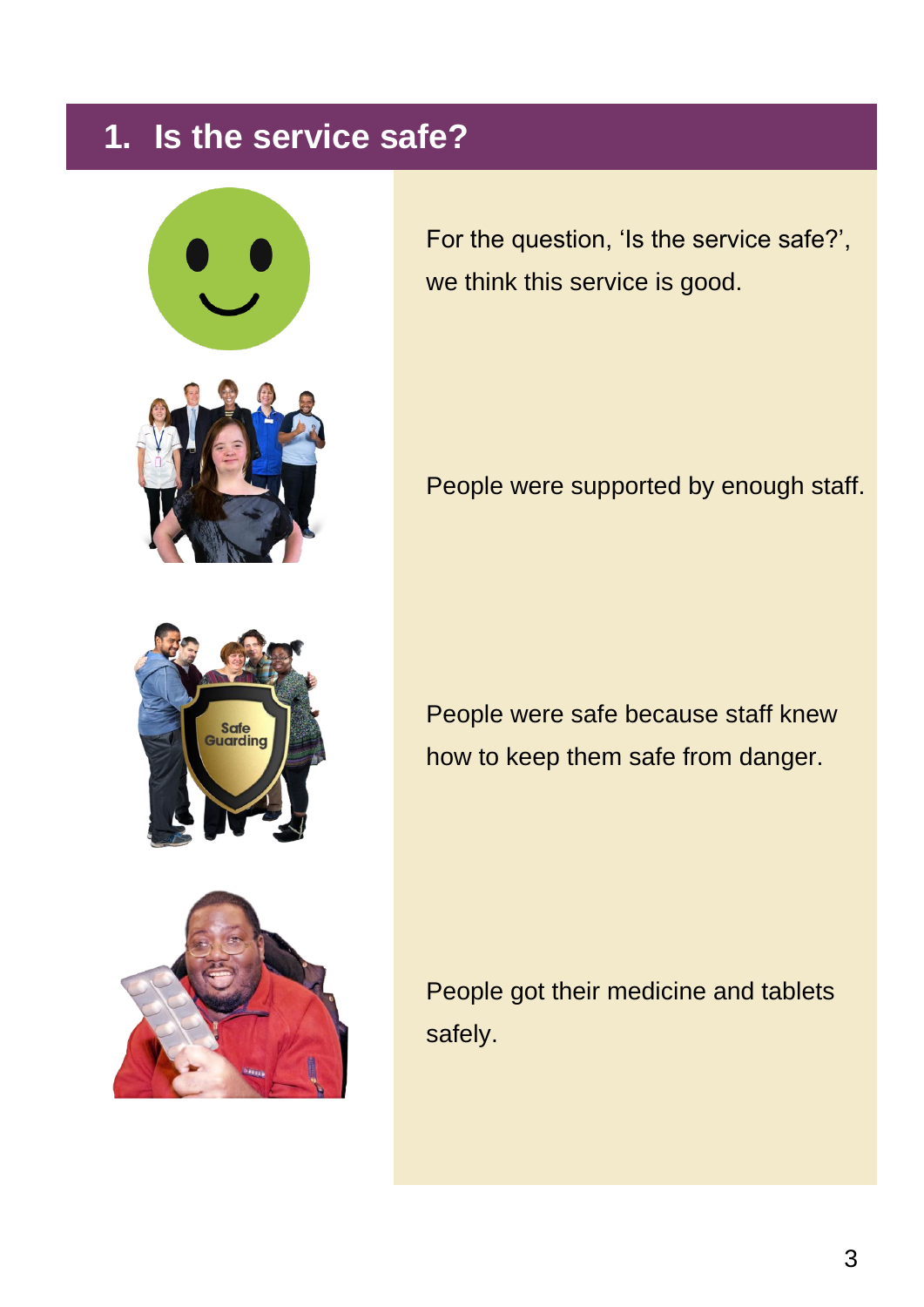## **2. Is the service effective?**







For the question, 'Is the service effective?', which means does it do its job well, we think this service is good.

People were asked about how they wanted to be supported.

People got medical help when they needed it.

Staff had the right skills and training to support people.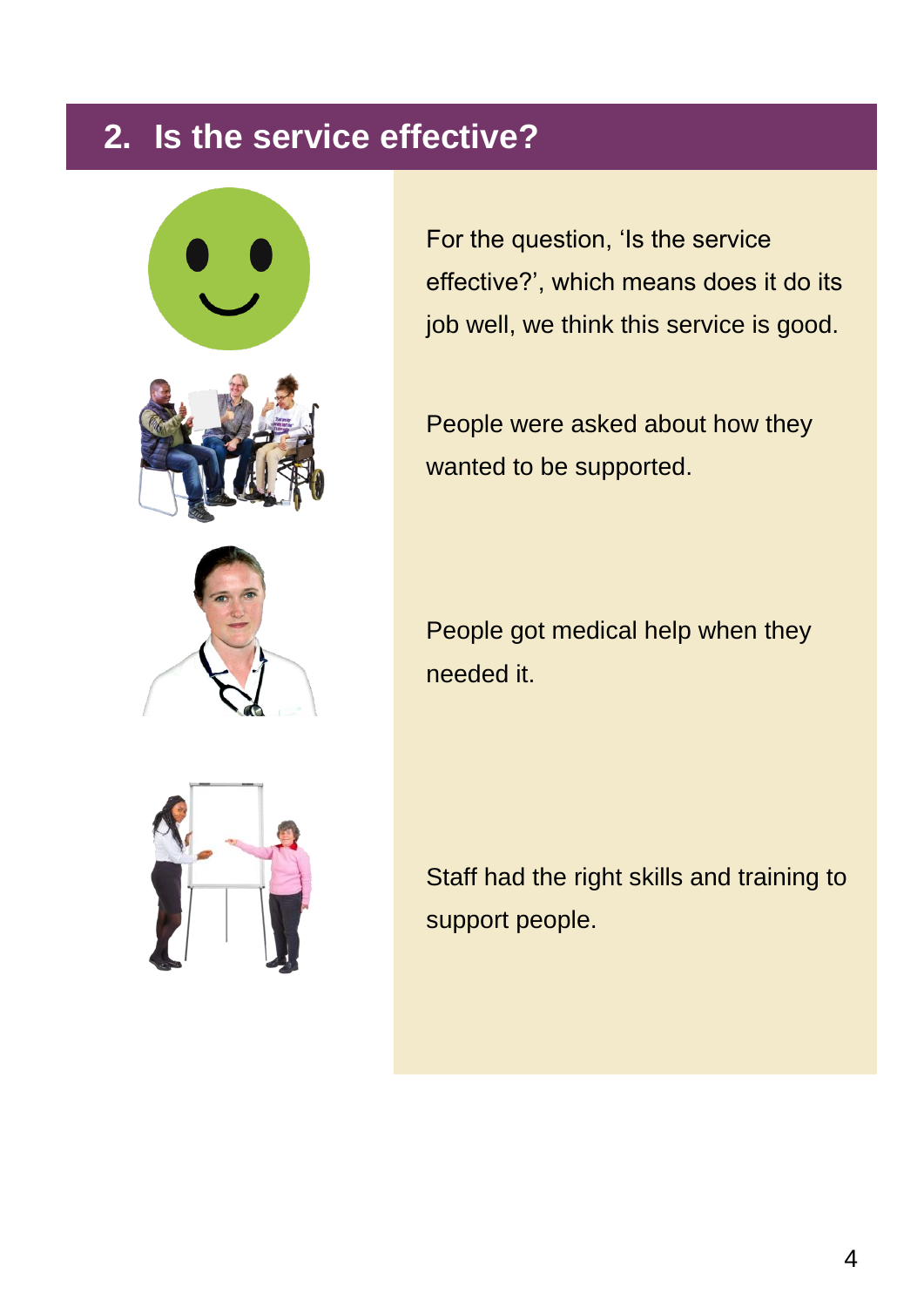#### **3. Is the service caring?**



For the question, 'Is the service caring?', which means does it support and respect people, we think this service is good.



People were supported by staff who were kind and caring and who respected their choices.



People were supported to do things by themselves if they wanted to.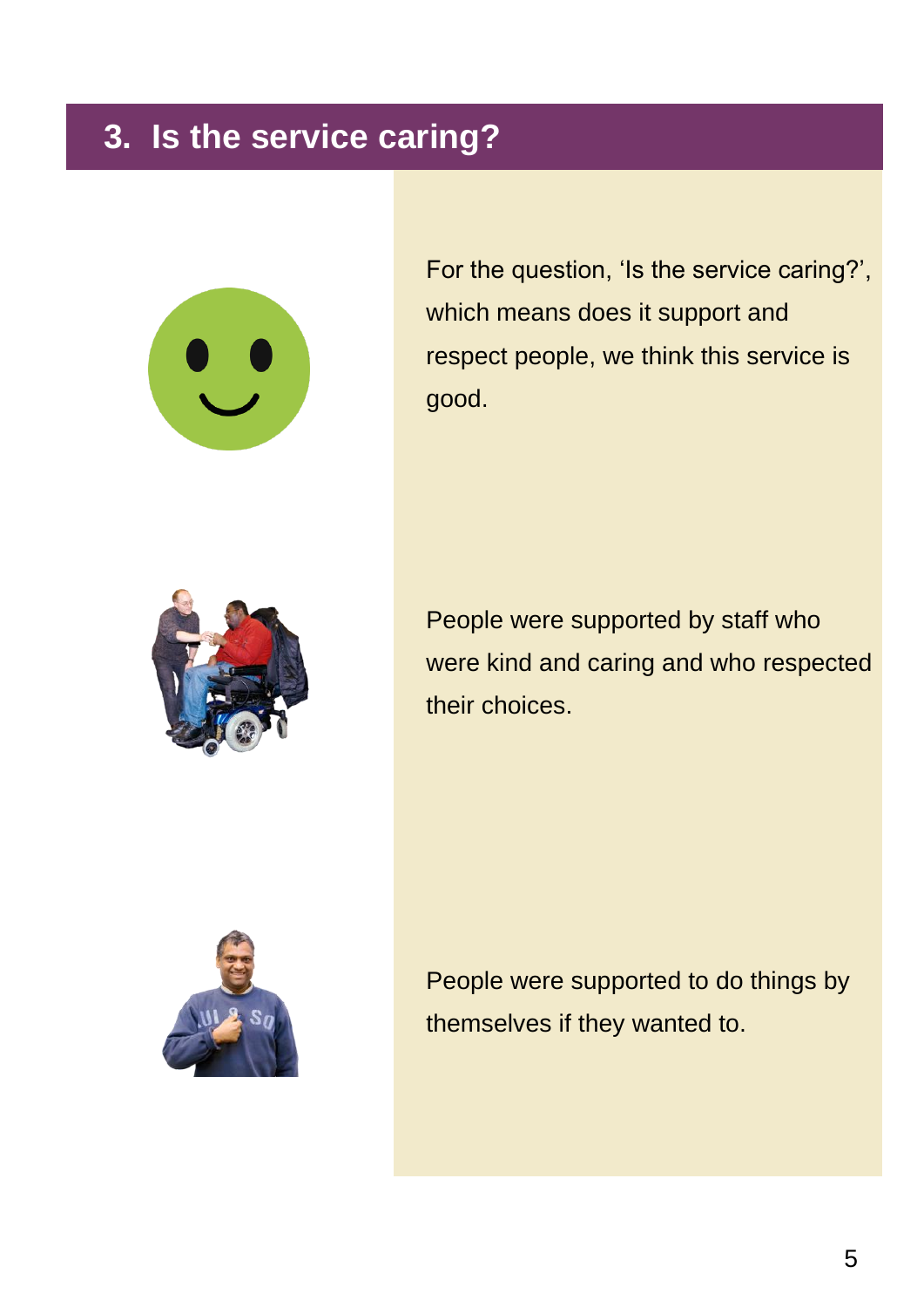## **4. Is the service responsive?**



For the question, 'Is the service responsive?', which means does it meet people's needs, we think this service is good.

People, and the people important to them like their family, were included in planning their own care.

People got person-centred care, because staff knew how they wanted their care to be given.

People were able to choose what activities they want to do.

Staff listened to people if they wanted to talk or complain about something.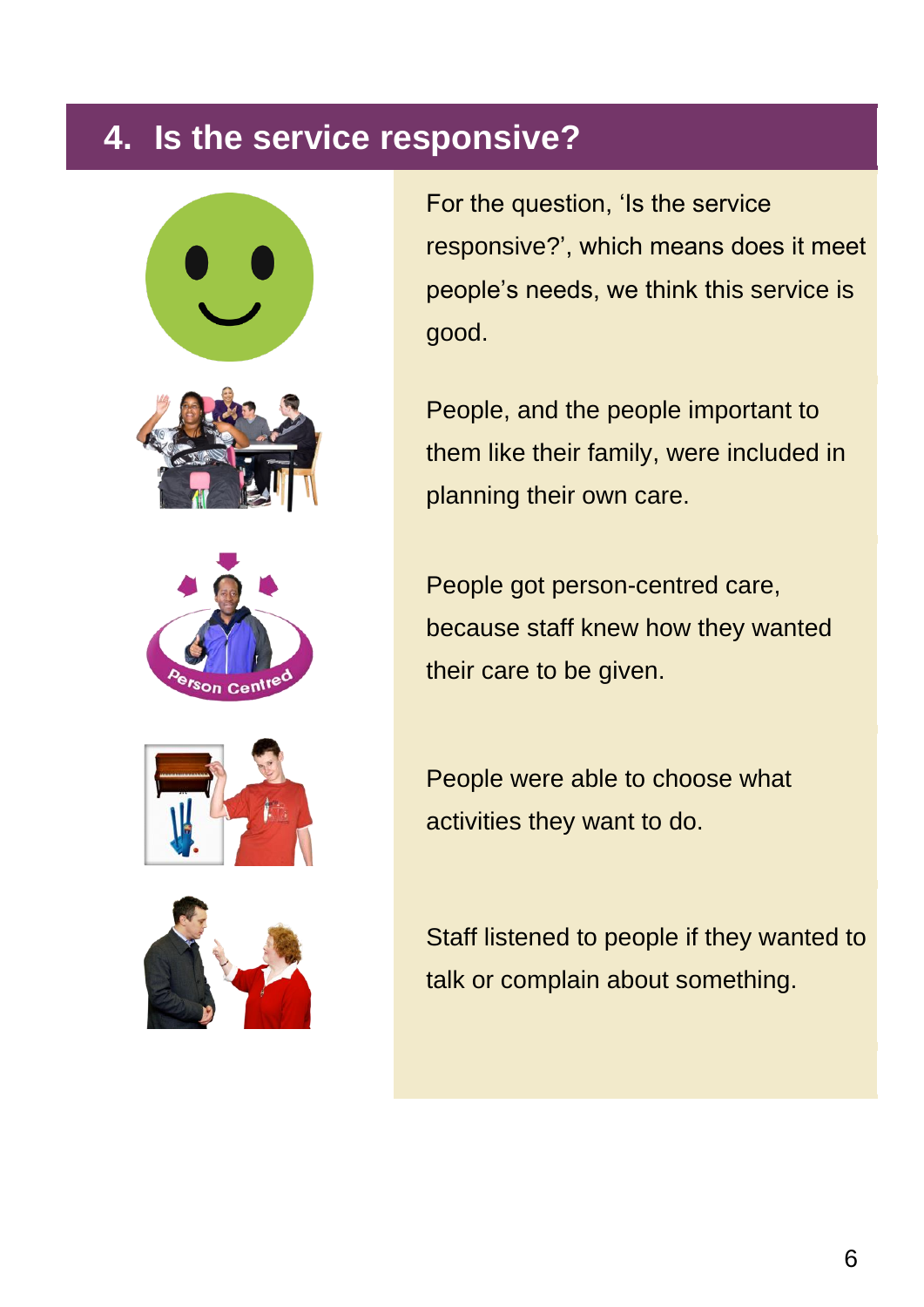## **5. Is the service well-led?**





| _<br>_  | = |
|---------|---|
| -<br>__ |   |
| __      |   |
|         |   |





For the question, 'Is the service wellled?', which means do managers run the service well, we think this service is good.

People knew who was in charge of the service.

The manager listened to people and staff.

The manager made regular checks to make sure people are kept safe.

People had meetings with staff to talk about how their support can get better.

The service worked well with other organisations.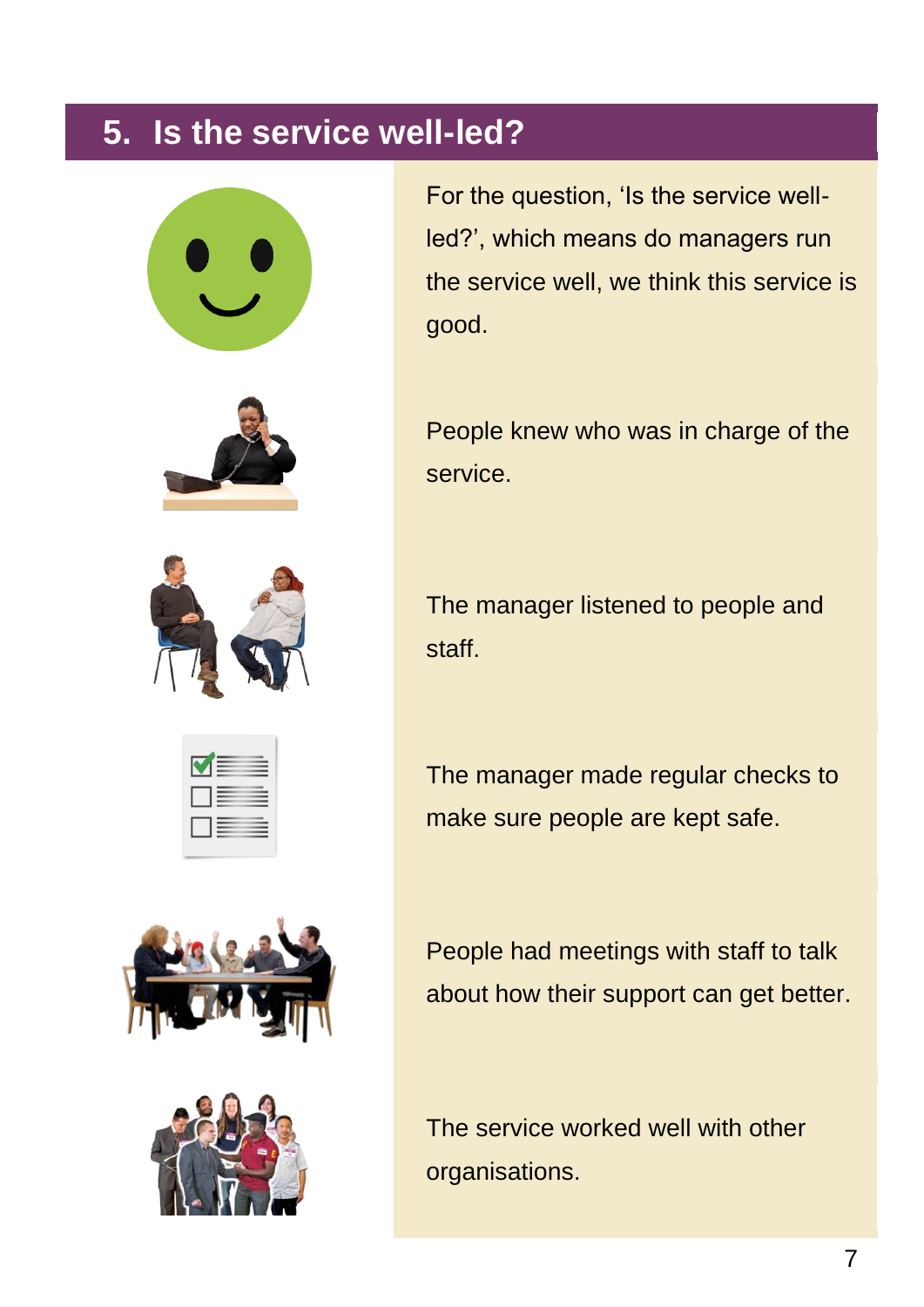# **What happens next?**



We have not asked this service to make any changes.



We will go back to check this service again.